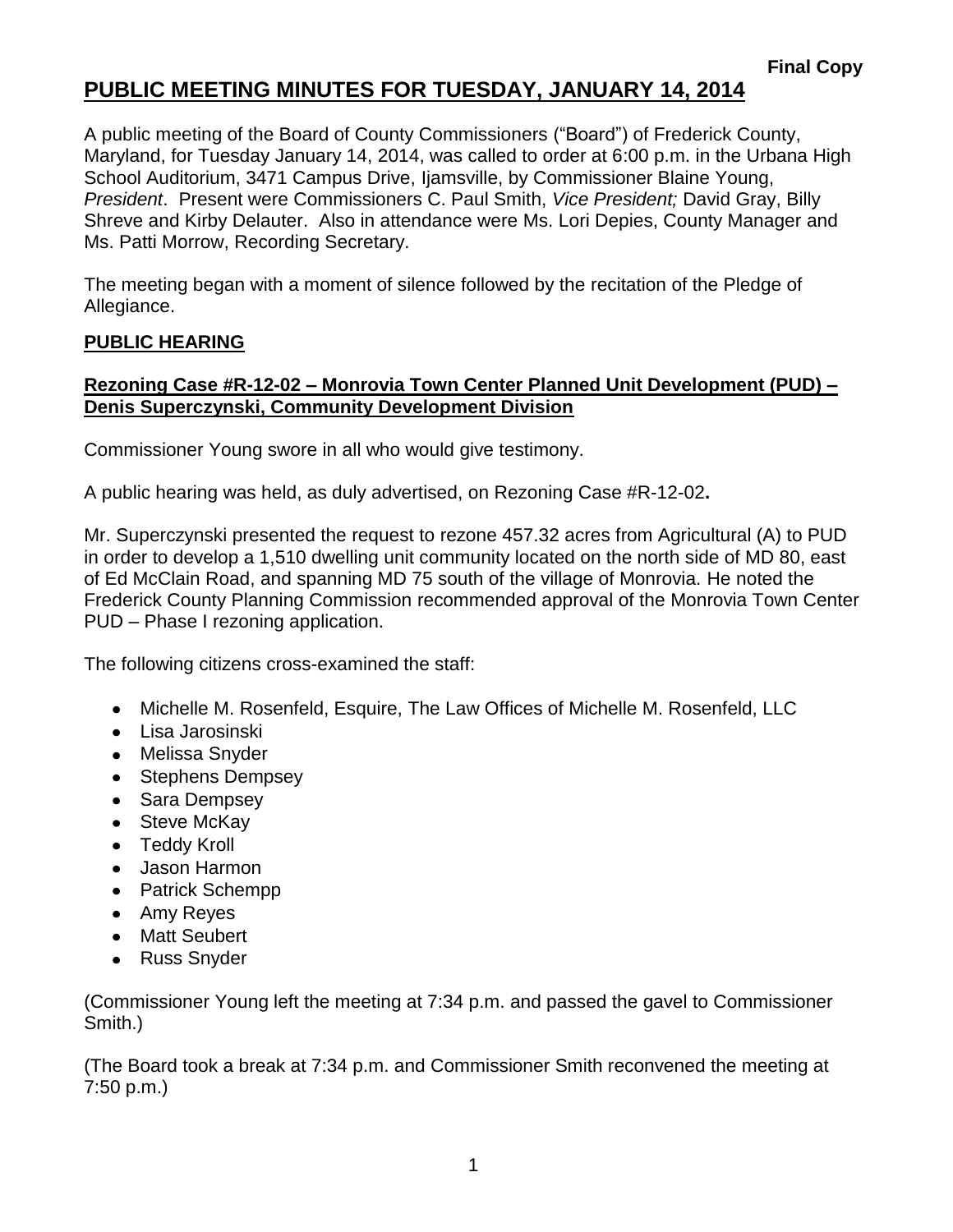# **PUBLIC MEETING MINUTES FOR TUESDAY, JANUARY 14, 2014**

- Dave Honchalk
- Mark Granger
- Roger Jacobs
- Stan Mordensky
- Russell Harris
- Anya Crane
- Michelle Monaghan
- Pam Abramson
- Maria Pohida
- Sandra Norris
- Barbara Snyder
- Charles Dinkel
- Elmo Lewis
- Craig Hicks
- Charles Norris
- Merle Dersin
- Dan Shereika
- Kathy Snyder

(Commissioner Smith passed the gavel back to Commissioner Young who returned to the meeting.)

- Tom Kelly
- Ed Morgan
- Brian Snyder
- John Gretz
- Brent Simmons
- Alice Fisher
- Mr. Dunham
- Mike Kozar
- Rand Weinberg, Esquire
- Michelle Rosenfeld, Esquire
- Noel Manalo, Esquire

(The Board took a break at 9:44 p.m.)

(Commissioner Young reconvened the meeting at 10:00 p.m.)

A presentation on Rezoning Case # R-12-02 was held. Representing the applicant were: Mr. Rand Weinberg, Esquire, The Law Offices of Rand Weinberg, LLC. Of Counsel to Miles and Stockbridge, P.C.; Mr. Noel Manalo, Esquire, Miles and Stockbridge, P.C.; Mr. Dave Ager, Townscape Design, LLC; Mr. Chris Smariga, Harris, Smariga & Associates, Inc.; and Mr. Joseph Caloggero, The Traffic Group.)